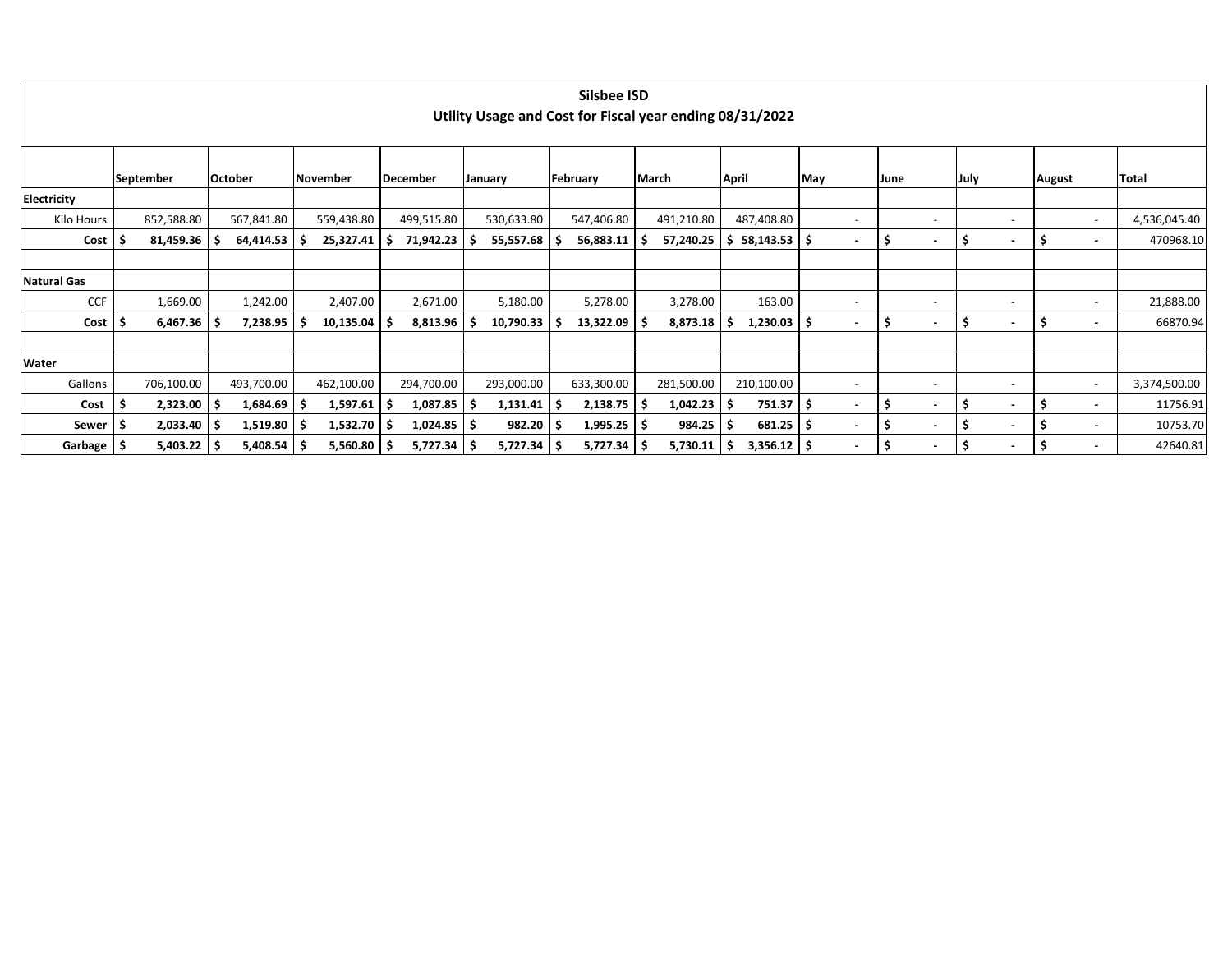|                    |                                                                                         |          |                       |                      |                |        | Utility Usage and Cost for Fiscal year ending 08/31/2022 |  |            |     | <b>SILSBEE HIGH SCHOOL</b> |    |            |     |  |      |      |               |            |
|--------------------|-----------------------------------------------------------------------------------------|----------|-----------------------|----------------------|----------------|--------|----------------------------------------------------------|--|------------|-----|----------------------------|----|------------|-----|--|------|------|---------------|------------|
|                    |                                                                                         |          |                       |                      |                |        |                                                          |  |            |     |                            |    |            |     |  |      |      |               |            |
|                    |                                                                                         |          |                       |                      |                |        |                                                          |  |            |     |                            |    |            |     |  |      |      |               |            |
|                    | September                                                                               |          | October               | November             | December       |        | January                                                  |  | February   |     | March                      |    | April      | May |  | June | July | <b>August</b> | Total      |
| <b>Electricity</b> |                                                                                         |          |                       |                      |                |        |                                                          |  |            |     |                            |    |            |     |  |      |      |               |            |
| Kilo Hours         | 384,586.60                                                                              |          | 262,142.60            | 237,619.60           | 237,705.60     |        | 214,381.60                                               |  | 245,196.60 |     | 222,427.60                 |    | 223,209.60 |     |  |      |      |               | 2027269.80 |
| Cost               |                                                                                         |          | 26,678.97<br>S.       | \$24,946.46          | -S             |        | 23,197.54                                                |  | 25,237.97  | -S  | 25,630.11                  |    | 26,403.15  |     |  |      |      |               | 211,000.59 |
|                    |                                                                                         |          |                       |                      |                |        |                                                          |  |            |     |                            |    |            |     |  |      |      |               |            |
| <b>Natural Gas</b> | 36,620.07<br>22,286.32<br>651<br>781<br>912<br>792<br><b>MMBtu</b><br>738<br>724<br>931 |          |                       |                      |                |        |                                                          |  |            |     |                            |    |            |     |  |      |      |               |            |
|                    |                                                                                         |          |                       |                      |                |        |                                                          |  |            |     |                            |    |            |     |  |      |      |               | 5529       |
| Cost               | -5                                                                                      | 4,954.16 | 5,567.53<br>$\cdot$ 5 | 7,763.04<br><u>ь</u> | 6,069.85       |        | 6,210.28                                                 |  | 7,749.17   | -S  | 5,150.95                   |    |            |     |  |      |      |               | 43,464.98  |
|                    |                                                                                         |          |                       |                      |                |        |                                                          |  |            |     |                            |    |            |     |  |      |      |               |            |
| Water              |                                                                                         |          |                       |                      |                |        |                                                          |  |            |     |                            |    |            |     |  |      |      |               |            |
| Gallons            |                                                                                         | 294,500  | 182,300               | 139,800              | 113,400        |        | 31,000                                                   |  | 225,700    |     | 90,500                     |    | 116,500    |     |  |      |      |               | 1193700    |
| $Cost$   \$        |                                                                                         | 923.25   | 586.65                | 462.15               |                | 382.95 | 135.75                                                   |  | 719.85     | -S  | 314.25                     | -5 | 392.25     |     |  |      |      |               | 3,917.10   |
| Sewer  \$          |                                                                                         | 674.80   | 460.60                | 445.90               |                | 376.70 | $135.75$ $\frac{1}{2}$                                   |  | 703.60     | - S | 298.00                     | -S | 376.00     |     |  |      |      |               | 3,471.35   |
| Garbage   \$       |                                                                                         | 1,727.11 | 1,727.11<br>l S       | 1,727.11<br>-S       | 1,827.67<br>١S |        | 1,827.67<br>-S                                           |  | 1,827.67   | -S  | 1,827.67                   | -S | 1,827.67   |     |  |      |      |               | 14,319.68  |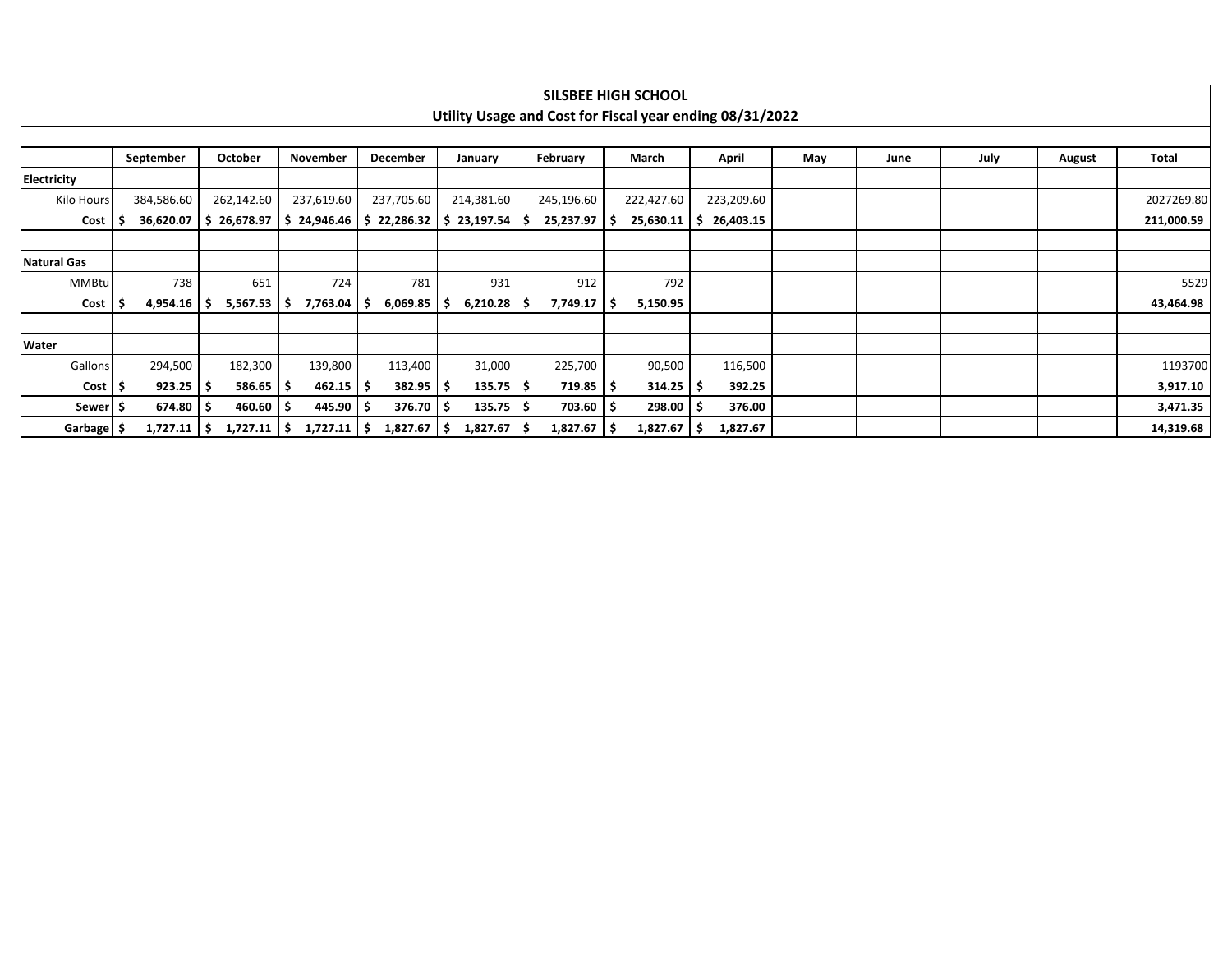|                    |                        |                |           |                     |                | SILSBEE MIDDLE SCHOOL                                    |                |                          |     |      |      |               |              |
|--------------------|------------------------|----------------|-----------|---------------------|----------------|----------------------------------------------------------|----------------|--------------------------|-----|------|------|---------------|--------------|
|                    |                        |                |           |                     |                | Utility Usage and Cost for Fiscal year ending 08/31/2022 |                |                          |     |      |      |               |              |
|                    |                        |                |           |                     |                |                                                          |                |                          |     |      |      |               |              |
|                    | <b>September</b>       | <b>October</b> | November  | December            | January        | February                                                 | <b>March</b>   | <b>April</b>             | May | June | July | <b>August</b> | <b>Total</b> |
| <b>Electricity</b> |                        |                |           |                     |                |                                                          |                |                          |     |      |      |               |              |
| Kilo Hours         | 153,366.20             | 14,438.20      | 83,731.20 | 77,085.20           | 88,537.20      | 95,062.20                                                | 75,841.20      | 84,196.20                |     |      |      |               | 672257.60    |
| Cost               | \$14,066.37            | 9,821.60       | 9,401.06  | 7,841.23<br>-S      | 9,512.65<br>-S | 10,080.59                                                | 9,106.07<br>S. | \$9,747.14               |     |      |      |               | 79,576.71    |
|                    |                        |                |           |                     |                |                                                          |                |                          |     |      |      |               |              |
| <b>Natural Gas</b> |                        |                |           |                     |                |                                                          |                |                          |     |      |      |               |              |
| <b>CCF</b>         | 67                     | 60             | 120       | 160                 | 180            | 311                                                      | 219            | 153                      |     |      |      |               | 1270         |
| Cost               | $566.73$ $\frac{1}{5}$ | 522.78         | 900.38    | 1,151.94<br>-S      | 1,277.80<br>S  | 2,101.66<br>-S                                           | S              | $1,628.12$   \$ 1,182.66 |     |      |      |               | 9,332.07     |
|                    |                        |                |           |                     |                |                                                          |                |                          |     |      |      |               |              |
| Water              |                        |                |           |                     |                |                                                          |                |                          |     |      |      |               |              |
| Gallons            | 147,800                | 97,500         | 80,600    | 70,900              | 54,700         | 110,100                                                  | 45,600         | 71,500                   |     |      |      |               | 678700       |
| Cost               | $456.65$ \$            | 305.75         | 255.05    | $225.95$ \$<br>S    | 177.35         | $343.55$ $\frac{1}{5}$<br>-S                             | $150.05$   \$  | 227.75                   |     |      |      |               | 2,142.10     |
| Sewer              | $456.65$   \$          | 305.75         | 255.05    | $225.95$ \$<br>S    | 177.35         | 343.55<br>-S                                             | 150.05<br>-S   | 227.75<br>ΙŞ             |     |      |      |               | 2,142.10     |
| Garbage            | $1,220.30$   \$        | 1,220.30       | 1,220.30  | $1,283.12$ \$<br>-S | 1,283.12       | $1,283.12$   \$<br>۱S                                    |                | $1,283.12$   \$ 1,283.12 |     |      |      |               | 10,076.50    |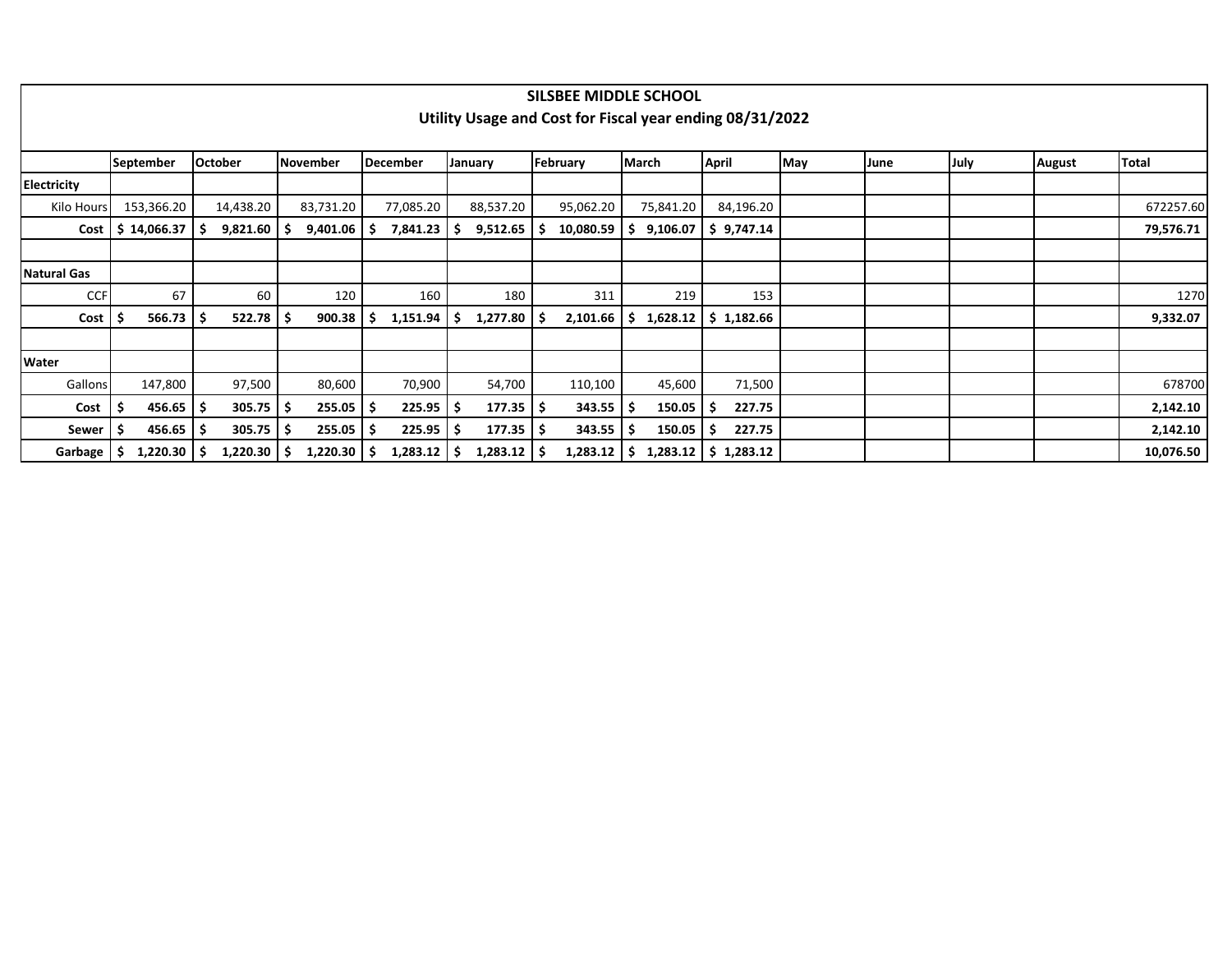## **OLD MIDDLE SCHOOL/PACES/ACADEMY Utility Usage and Cost for Fiscal year ending 08/31/2022**

|                    | <b>September</b>         |    | <b>October</b>           |     | <b>November</b> | December   |    | January    |   | February   | March |           | <b>April</b>                                        | May | June | July | <b>August</b> | Total     |
|--------------------|--------------------------|----|--------------------------|-----|-----------------|------------|----|------------|---|------------|-------|-----------|-----------------------------------------------------|-----|------|------|---------------|-----------|
| <b>Electricity</b> |                          |    |                          |     |                 |            |    |            |   |            |       |           |                                                     |     |      |      |               |           |
| Kilo Hours         | 19,323.90                |    | 14,656.90                |     | 9,844.90        | 9,844.90   |    | 10,884.90  |   | 17,204.90  |       | 10,484.90 | 7,044.90                                            |     |      |      |               | 99290.20  |
|                    | $Cost$ \$ 1,895.42       |    | \$1,500.55               |     | \$1,111.59      | \$1,018.76 |    | \$1,214.57 |   | \$1,743.70 |       |           | $\frac{1}{2}$ \$ 1,427.45 $\frac{1}{2}$ \$ 1,022.48 |     |      |      |               | 10,934.52 |
|                    |                          |    |                          |     |                 |            |    |            |   |            |       |           |                                                     |     |      |      |               |           |
| <b>Natural Gas</b> |                          |    |                          |     |                 |            |    |            |   |            |       |           |                                                     |     |      |      |               |           |
| <b>CCF</b>         | $\overline{\phantom{0}}$ |    | $\overline{\phantom{a}}$ |     | 20              | 6          |    | 45         |   | 52         |       | 20        |                                                     |     |      |      |               | 143       |
| Cost \$            | 41.07                    |    | 41.24                    | \$  | 55.33           | 45.47      |    | 72.96      |   | 80.53      | .s    | 56.35     |                                                     |     |      |      |               | 392.95    |
|                    |                          |    |                          |     |                 |            |    |            |   |            |       |           |                                                     |     |      |      |               |           |
| Water              |                          |    |                          |     |                 |            |    |            |   |            |       |           |                                                     |     |      |      |               |           |
| Gallons            | 22,200                   |    | 9,400                    |     | 11,500          | 6,800      |    | 5,300      |   | 15,800     |       | 9,000     |                                                     |     |      |      |               | 80000     |
| Cost               | 106.35                   | ۱S | 67.95                    | .\$ | 74.25           | 61.95      | -S | 59.85      | S | 90.15      | -S    | 69.75     |                                                     |     |      |      |               | 530.25    |
| <b>Sewer</b>       | 106.35                   |    | 67.95                    | \$  | 74.25           | 61.95      |    | 59.85      |   | 90.15      | -S    | 69.75     |                                                     |     |      |      |               | 530.25    |
| Garbage            | 184.80                   |    | 184.80                   | s   | 201.27          | 201.27     |    | 201.27     | s | 201.27     | S     | 201.27    |                                                     |     |      |      |               | 1,375.95  |

.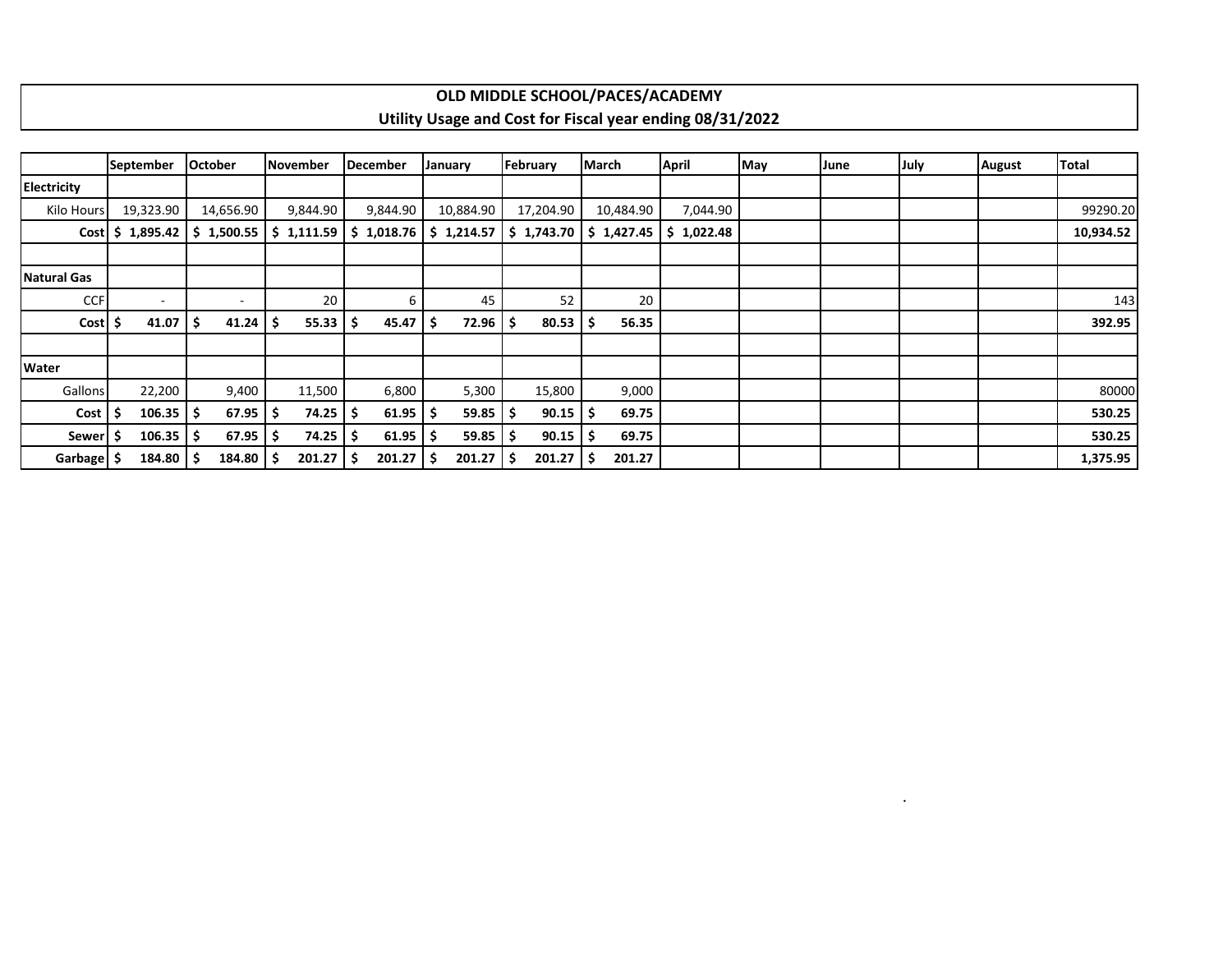|                       |      |                          |         |                          |                                |                 |                |              | <b>KIRBY</b> |                                                          |     |      |      |               |          |
|-----------------------|------|--------------------------|---------|--------------------------|--------------------------------|-----------------|----------------|--------------|--------------|----------------------------------------------------------|-----|------|------|---------------|----------|
|                       |      |                          |         |                          |                                |                 |                |              |              | Utility Usage and Cost for Fiscal year ending 08/31/2022 |     |      |      |               |          |
|                       |      |                          |         |                          |                                |                 |                |              |              |                                                          |     |      |      |               |          |
|                       |      | September                | October |                          | November                       | <b>December</b> | <b>January</b> | February     | <b>March</b> | <b>April</b>                                             | May | June | July | <b>August</b> | Total    |
| <b>Electricity</b>    |      |                          |         |                          |                                |                 |                |              |              |                                                          |     |      |      |               |          |
| Kilo Hours            |      | $\sim$                   |         |                          |                                |                 | 14,940.00      | $\sim$       |              |                                                          |     |      |      |               | 14940.00 |
| $Cost$   \$           |      | $\overline{\phantom{a}}$ |         |                          |                                |                 | \$<br>132.97   | \$<br>$\sim$ |              |                                                          |     |      |      |               | 132.97   |
|                       |      |                          |         |                          |                                |                 |                |              |              |                                                          |     |      |      |               |          |
| <b>Natural Gas</b>    |      |                          |         |                          |                                |                 |                |              |              |                                                          |     |      |      |               |          |
| <b>CCF</b>            |      | $\overline{\phantom{a}}$ |         |                          |                                |                 |                |              |              |                                                          |     |      |      |               | 0        |
| $Cost$ $\frac{1}{5}$  |      | $\overline{\phantom{a}}$ |         |                          |                                |                 |                |              |              |                                                          |     |      |      |               | $\sim$   |
|                       |      |                          |         |                          |                                |                 |                |              |              |                                                          |     |      |      |               |          |
| Water                 |      |                          |         |                          |                                |                 |                |              |              |                                                          |     |      |      |               |          |
| Gallons               |      | 7,500                    |         | 7,100                    | 16,800                         |                 |                |              |              |                                                          |     |      |      |               | 31400    |
| Cost                  | \$   | 35.75                    | \$.     | 34.55                    | \$<br>63.65                    |                 |                |              |              |                                                          |     |      |      |               | 133.95   |
| Sewer                 | \$ ا | 35.75                    | Ŝ       | 34.55                    | \$<br>63.65                    |                 |                |              |              |                                                          |     |      |      |               | 133.95   |
| Garbage $\frac{1}{5}$ |      | $\overline{\phantom{a}}$ | \$      | $\overline{\phantom{a}}$ | \$<br>$\overline{\phantom{0}}$ |                 |                |              |              |                                                          |     |      |      |               | $\sim$   |

Г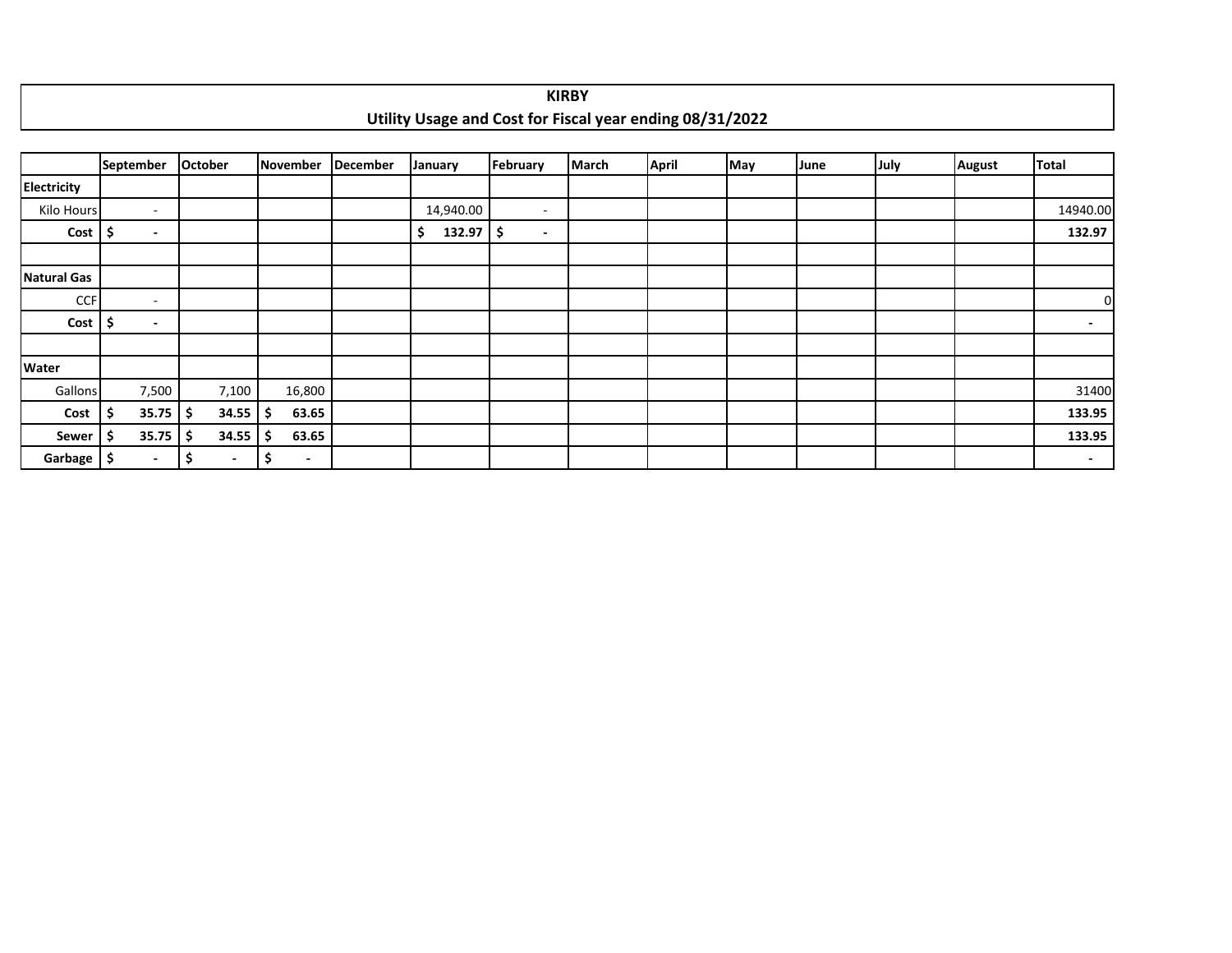## **MAINTENANCE/TRANSPORTATION Utility Usage and Cost for Fiscal year ending 08/31/2022**

|                    |     | <b>September</b> |    | <b>October</b>         |      | lNovember               |     | December |    | January    |    | February   | March |            | <b>April</b> |                        | May | June | July | <b>August</b> | <b>Total</b> |
|--------------------|-----|------------------|----|------------------------|------|-------------------------|-----|----------|----|------------|----|------------|-------|------------|--------------|------------------------|-----|------|------|---------------|--------------|
| <b>Electricity</b> |     |                  |    |                        |      |                         |     |          |    |            |    |            |       |            |              |                        |     |      |      |               |              |
| Kilo Hours         |     | 20,187.40        |    | 13,209.40              |      | 11,257.40               |     | 9,688.40 |    | 13,489.40  |    | 18,014.40  |       | 13,681.40  |              | 10,120.40              |     |      |      |               | 109648.20    |
| Cost               |     | 2,188.12         |    | $\frac{1}{2}$ 1,618.19 |      | \$1,514.01   \$1,326.92 |     |          |    | \$1,824.34 |    | \$2,233.38 |       | \$1,978.94 |              | $\frac{1}{2}$ 1,598.27 |     |      |      |               | 14,282.17    |
|                    |     |                  |    |                        |      |                         |     |          |    |            |    |            |       |            |              |                        |     |      |      |               |              |
| <b>Natural Gas</b> |     |                  |    |                        |      |                         |     |          |    |            |    |            |       |            |              |                        |     |      |      |               |              |
| <b>CCF</b>         |     | 14               |    | 12                     |      | 387                     |     | 357      |    | 1,140      |    | 1,187      |       | 643        |              | 10                     |     |      |      |               | 3750         |
| Cost               |     | 93.74            | S  | 547.42                 | -S   | 378.67                  | l S | 348.46   | -S | 929.28     |    | 987.68     |       | 586.15     | -S           | 47.37                  |     |      |      |               | 3,918.77     |
| Water              |     |                  |    |                        |      |                         |     |          |    |            |    |            |       |            |              |                        |     |      |      |               |              |
| Gallons            |     | 13,000           |    | 14,300                 |      | 20,700                  |     | 19,500   |    | 25,200     |    | 51,100     |       | 11,300     |              | 20,600                 |     |      |      |               | 175700       |
| Cost               | -\$ | 84.70            |    | 87.49                  | ا \$ | $111.41$   \$           |     | 111.70   | -S | 173.26     |    | $240.40$ 5 |       | 79.88      | -S           | 113.62                 |     |      |      |               | 1,002.46     |
| Sewer              |     | 43.55            | ۱s | 48.65                  | ا \$ | $62.75$ \$              |     | 54.95    | -S | 24.05      | -S | 113.15     |       | 38.15      |              | 59.75                  |     |      |      |               | 445.00       |
| Garbage   \$       |     | 149.20           |    | $154.52$   \$          |      | $149.20$   \$           |     | 149.20   | -5 | 149.20     |    | 149.20     |       | 151.97     | S            | 151.97                 |     |      |      |               | 1,204.46     |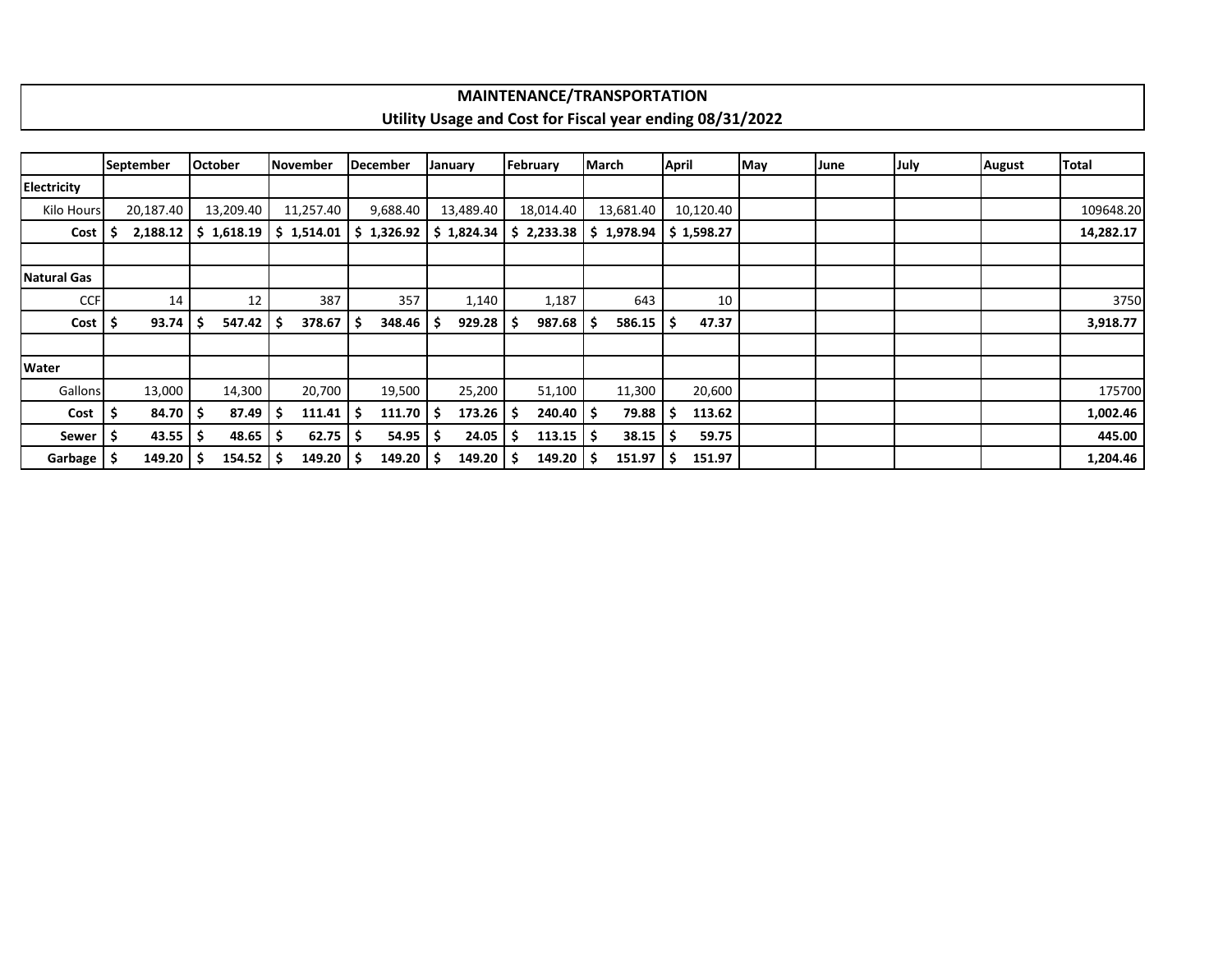|                    |                  |                |            |                 |     |                        |    |              |     | <b>ROBINSON/LIT</b> |              |              |                                                          |     |      |      |               |              |
|--------------------|------------------|----------------|------------|-----------------|-----|------------------------|----|--------------|-----|---------------------|--------------|--------------|----------------------------------------------------------|-----|------|------|---------------|--------------|
|                    |                  |                |            |                 |     |                        |    |              |     |                     |              |              | Utility Usage and Cost for Fiscal year ending 08/31/2022 |     |      |      |               |              |
|                    |                  |                |            |                 |     |                        |    |              |     |                     |              |              |                                                          |     |      |      |               |              |
|                    | <b>September</b> | <b>October</b> |            | November        |     | December               |    | January      |     | February            | <b>March</b> |              | <b>April</b>                                             | May | June | July | <b>August</b> | <b>Total</b> |
| Electricity        |                  |                |            |                 |     |                        |    |              |     |                     |              |              |                                                          |     |      |      |               |              |
| Kilo Hours         | 18,690.00        |                | 15,330.00  | 13,250.00       |     | 9,410.00               |    | 9,250.00     |     | 13,730.00           |              | 12,450.00    | 8,930.00                                                 |     |      |      |               | 101040.00    |
| Cost               | \$1,781.54       |                | \$1,561.36 | $$1,314.60$ $$$ |     | $958.15$ $\frac{1}{5}$ |    | 936.18       |     | \$1,548.29          |              | \$1,341.74   | \$1,062.09                                               |     |      |      |               | 10,503.95    |
|                    |                  |                |            |                 |     |                        |    |              |     |                     |              |              |                                                          |     |      |      |               |              |
| <b>Natural Gas</b> |                  |                |            |                 |     |                        |    |              |     |                     |              |              |                                                          |     |      |      |               |              |
| <b>CCF</b>         | 12               |                | 10         | 18              |     | 12                     |    | 175          |     | 149                 |              | 35           |                                                          |     |      |      |               | 411          |
| Cost               | 49.53            | Ś              | 48.29      | 53.93<br>S      | \$  | 49.70                  | -S | 164.57       | -\$ | 153.84              | \$           | 67.69        |                                                          |     |      |      |               | 587.55       |
|                    |                  |                |            |                 |     |                        |    |              |     |                     |              |              |                                                          |     |      |      |               |              |
| Water              |                  |                |            |                 |     |                        |    |              |     |                     |              |              |                                                          |     |      |      |               |              |
| <b>Gallons</b>     | 18,000           |                | 14,300     | 2,900           |     | 1,400                  |    | 400          |     | 21,900              |              | 1,200        | 1,500                                                    |     |      |      |               | 61600        |
| Cost               | 67.25<br>\$,     | S              | 56.15      | 21.95           | -\$ | $17.45$   \$           |    | 16.25        | ١Ş  | 78.95               | \$.          | 16.85        | 17.75                                                    |     |      |      |               | 292.60       |
| Sewer              | 67.25            | S              | 56.15      | 21.95<br>-S     | \$  | $17.45$   \$           |    | 16.25        | -S  | 78.95               | s            | 16.85        | 17.75                                                    |     |      |      |               | 292.60       |
| Garbage !          | 90.20<br>۱\$     |                | 90.20      | 90.20           | .\$ | $93.36$   \$           |    | $93.36$   \$ |     | 93.36               | ۱S           | $93.36$   \$ | 93.36                                                    |     |      |      |               | 737.40       |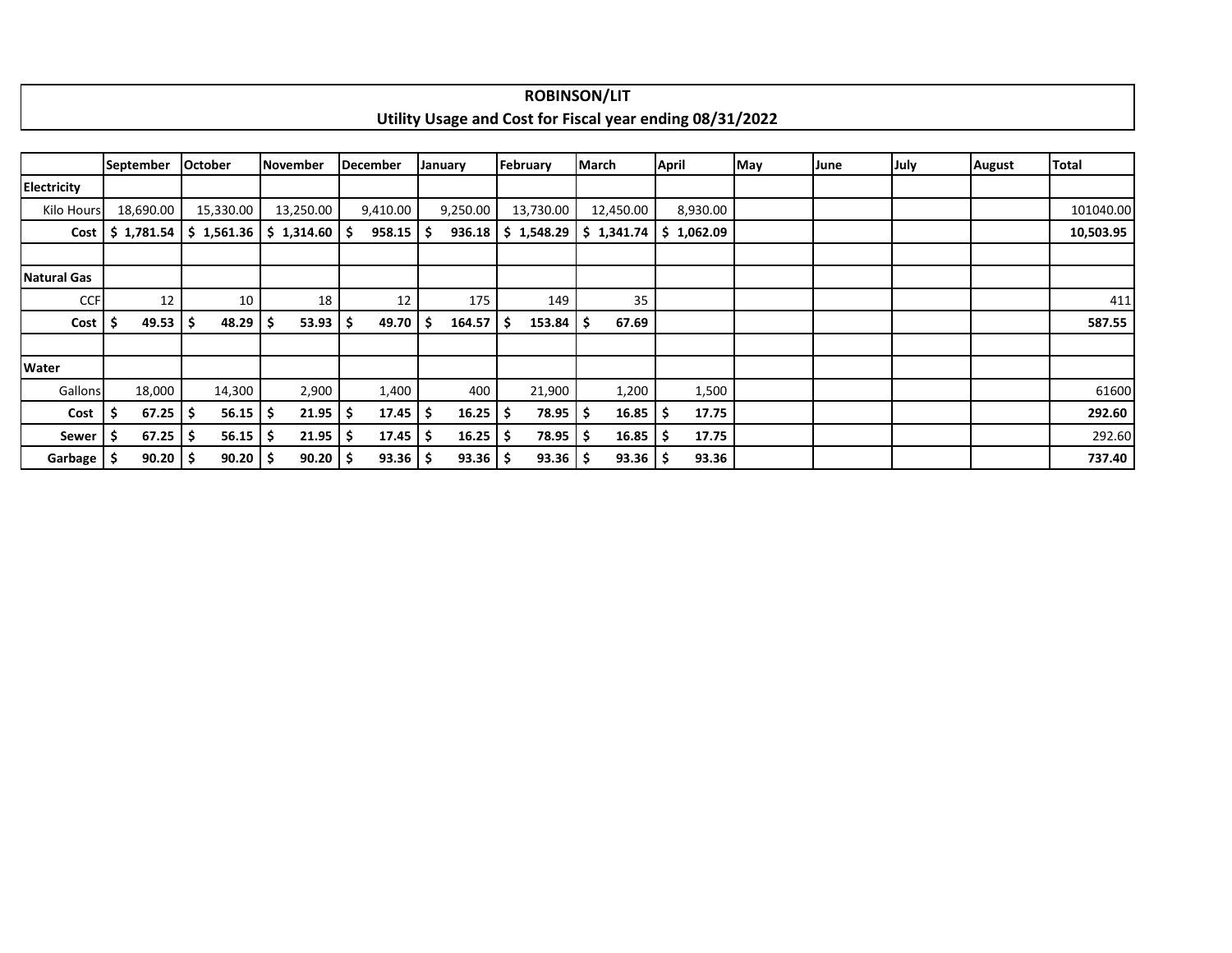| <b>ADMINISTRATION</b>                                                                     |
|-------------------------------------------------------------------------------------------|
| 31/2022<br>ending 08/31 <sup>.</sup><br>Utility<br>Cost tor<br>ובמע<br>τοι<br>anc<br>усан |
|                                                                                           |

|                    | September            |               | <b>October</b>        | <b>November</b> | December              | January     | February            | <b>March</b>                                  | <b>April</b> | May | June | July | <b>August</b> | <b>Total</b>   |
|--------------------|----------------------|---------------|-----------------------|-----------------|-----------------------|-------------|---------------------|-----------------------------------------------|--------------|-----|------|------|---------------|----------------|
| <b>Electricity</b> |                      |               |                       |                 |                       |             |                     |                                               |              |     |      |      |               |                |
| Kilo Hours         | 14,820.00            |               | 13,660.00             | 11,660.00       | 10,180.00             | 11,460.00   | 13,420.00           | 11,140.00                                     | 10,660.00    |     |      |      |               | 97000.00       |
|                    | $Cost$   \$ 1,401.19 |               | \$1,267.58            | \$1,167.90      | 981.03                | \$1,274.58  |                     | $\frac{1}{2}$ 1,510.16 $\frac{1}{2}$ 1,415.72 | 1,215.17     |     |      |      |               | 10,233.33      |
|                    |                      |               |                       |                 |                       |             |                     |                                               |              |     |      |      |               |                |
| <b>Natural Gas</b> |                      |               | Included in Tech-Ware |                 |                       |             |                     |                                               |              |     |      |      |               |                |
| <b>CCF</b>         |                      |               |                       |                 |                       |             |                     |                                               |              |     |      |      |               | $\overline{0}$ |
| <b>Cost</b>        |                      |               |                       |                 |                       |             |                     |                                               |              |     |      |      |               | 0              |
|                    |                      |               |                       |                 |                       |             |                     |                                               |              |     |      |      |               |                |
| Water              |                      |               |                       |                 |                       |             |                     |                                               |              |     |      |      |               |                |
| Gallons            |                      | 7,800         | 7,500                 | 8,800           | 13,200                | 8,100       | 8,100               | 5,200                                         |              |     |      |      |               | 58700          |
| Cost               |                      | $36.65$   \$  | 35.75                 | 39.65<br>ا \$   | $52.85$ $\frac{1}{2}$ | 37.55       | -S                  | 28.85<br>$37.55$ $\frac{1}{2}$                |              |     |      |      |               | 268.85         |
| Sewer              |                      | $36.65$   \$  | 35.75                 | 39.65<br>-S     | 52.85                 | 37.55<br>-S | -S                  | $37.55$ \$<br>28.85                           |              |     |      |      |               | 268.85         |
| Garbage            |                      | $105.60$   \$ | 105.60                | 119.30          | $119.30$   \$         | 119.30      | $119.30$   \$<br>.S | 119.30                                        |              |     |      |      |               | 807.70         |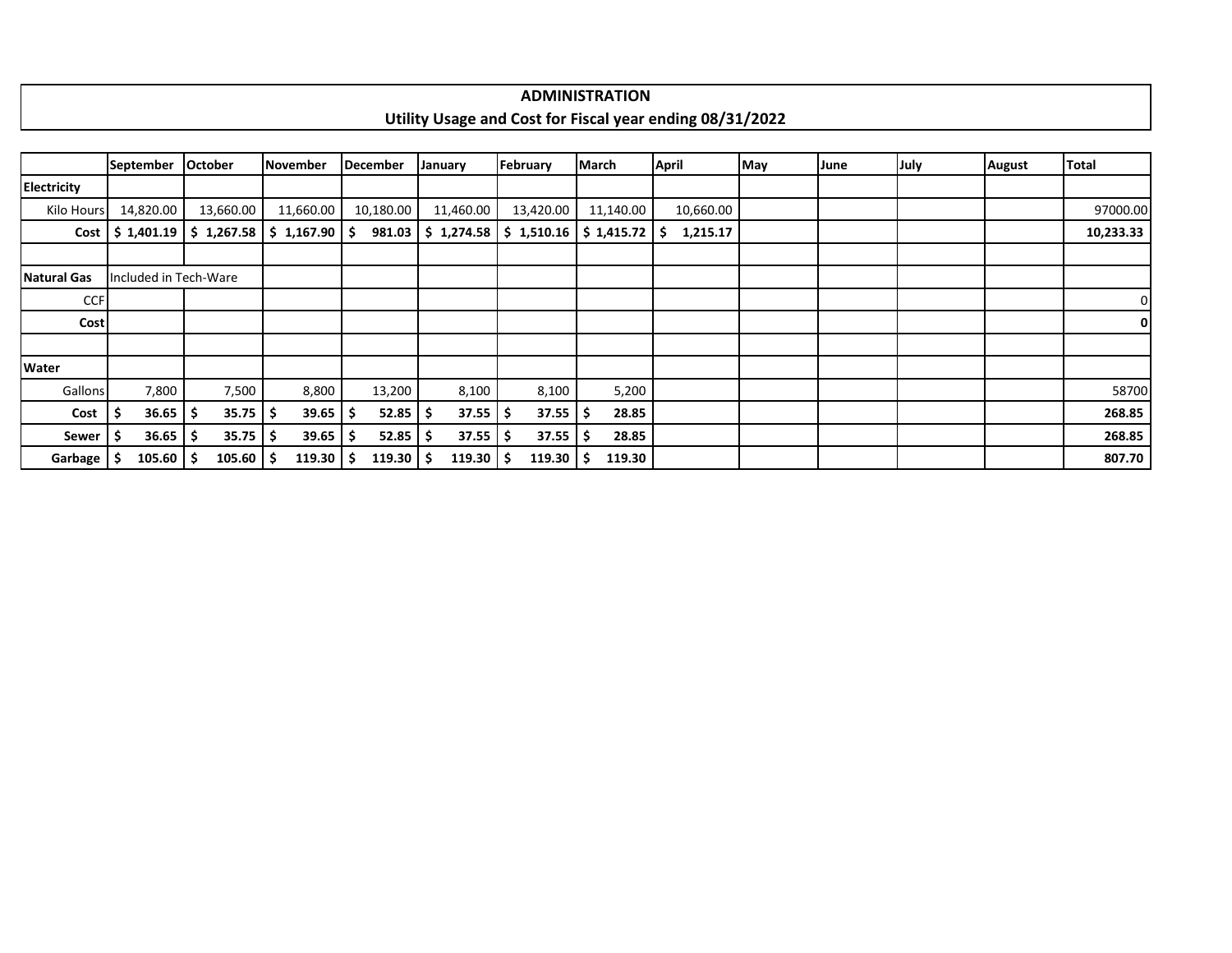| ---<br>silsbee<br>: Elementarv                           |
|----------------------------------------------------------|
| Utility Usage and Cost for Fiscal year ending 08/31/2022 |

|                    | September             |             | <b>October</b> | November        |        | December                   | January |               | February    | <b>March</b> |            | <b>April</b>              | May | June | July | <b>August</b> | <b>Total</b> |
|--------------------|-----------------------|-------------|----------------|-----------------|--------|----------------------------|---------|---------------|-------------|--------------|------------|---------------------------|-----|------|------|---------------|--------------|
| <b>Electricity</b> |                       |             |                |                 |        |                            |         |               |             |              |            |                           |     |      |      |               |              |
| Kilo Hours         | 182,503.80            |             | 189,503.80     | 154,503.80      |        | 117,503.80                 |         | 137,503.80    | 113,503.80  |              | 116,503.80 | 115,503.80                |     |      |      |               | 1127030.40   |
|                    | $Cost$   \$ 17,756.81 |             | \$17,257.42    | S.              |        | $(18,445.09)$ \$ 34,243.00 |         | \$13,726.16   | \$11,232.73 |              |            | $$12,716.25$ $$13,452.06$ |     |      |      |               | 101,939.34   |
|                    |                       |             |                |                 |        |                            |         |               |             |              |            |                           |     |      |      |               |              |
| <b>Natural Gas</b> |                       |             |                |                 |        |                            |         |               |             |              |            |                           |     |      |      |               |              |
| <b>CCF</b>         |                       | 779         | 447            |                 | 943    | 1,147                      |         | 1,708         | 1,712       |              | 1,139      |                           |     |      |      |               | 7875         |
| Cost               |                       | 638.43      | 385.51         | -S              | 763.82 | 919.51                     |         | 1,347.55      | 1,445.07    |              | 976.46     |                           |     |      |      |               | 6476.35      |
|                    |                       |             |                |                 |        |                            |         |               |             |              |            |                           |     |      |      |               |              |
| Water              |                       |             |                |                 |        |                            |         |               |             |              |            |                           |     |      |      |               |              |
| Gallons            | 139,100               |             | 109,500        | 113,900         |        | 43,800                     |         | 111,800       | 143,200     |              | 76,900     |                           |     |      |      |               | 738200       |
| Cost               |                       | 430.55      | 341.75         | -S              | 354.95 | 144.65                     |         | 348.65        | 442.85      |              | 243.95     |                           |     |      |      |               | 2,307.35     |
| Sewer              |                       | $430.55$ \$ | 341.75         | - 5             | 354.95 | 144.65<br>۱S               |         | 348.65        | 442.85      |              | 243.95     |                           |     |      |      |               | 2,307.35     |
| Garbage            | $1,264.00$ \$         |             | 1,264.00       | 1,348.24<br>- 5 |        | 1,348.24                   |         | $1,348.24$ \$ | 1,348.24    |              | 1,348.24   |                           |     |      |      |               | 9,269.20     |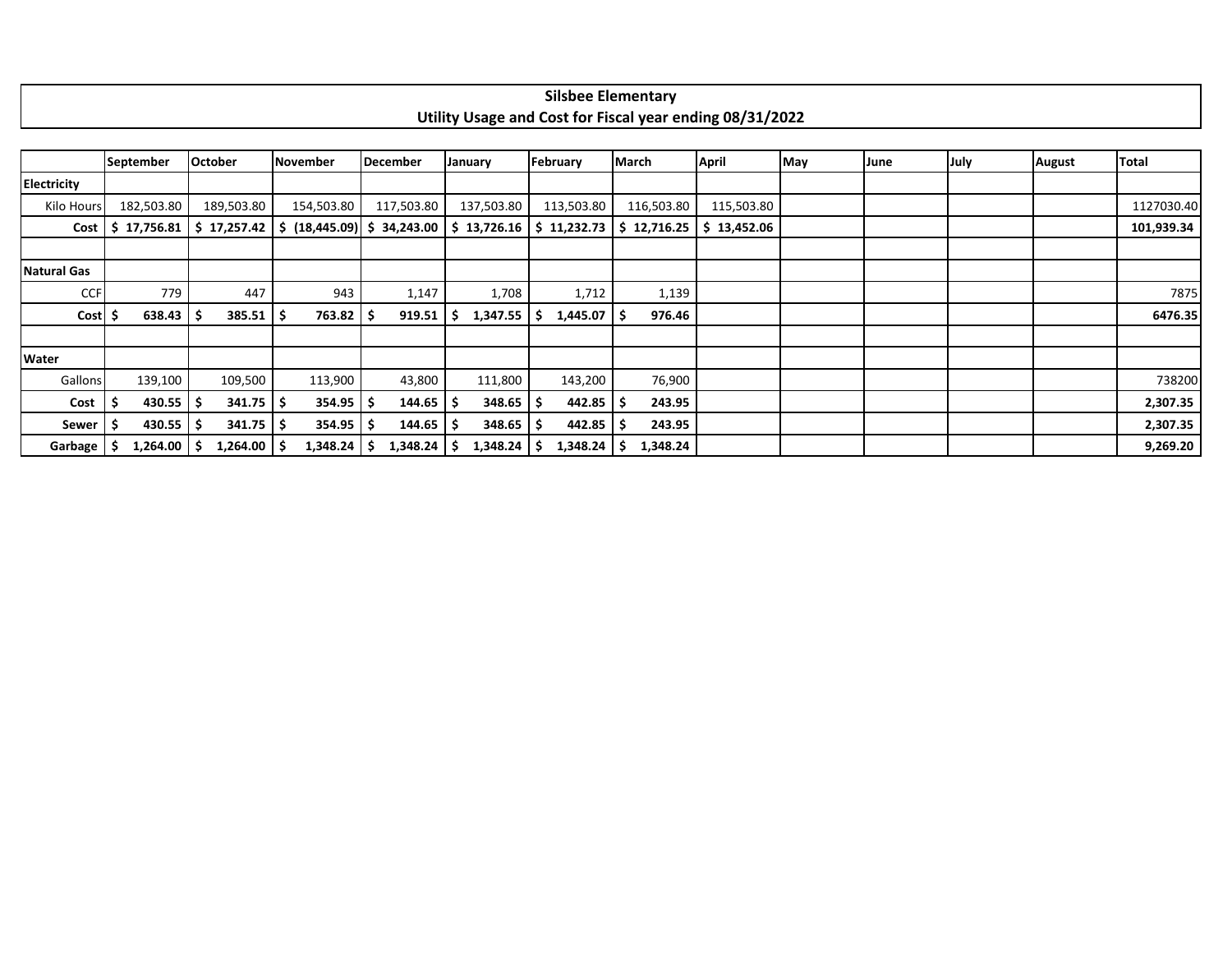|                       |           |                        |                |    |                        |    |                 |                    |             |           | Utility Usage and Cost for Fiscal year ending 08/31/2022 |     |      |      |               |           |
|-----------------------|-----------|------------------------|----------------|----|------------------------|----|-----------------|--------------------|-------------|-----------|----------------------------------------------------------|-----|------|------|---------------|-----------|
|                       |           |                        |                |    |                        |    |                 |                    |             |           |                                                          |     |      |      |               |           |
|                       | September |                        | <b>October</b> |    | November               |    | <b>December</b> | January            | February    | March     | April                                                    | May | June | July | <b>August</b> | Total     |
| Electricity           |           |                        |                |    |                        |    |                 |                    |             |           |                                                          |     |      |      |               |           |
| Kilo Hours            |           | 49,369.00              | 35,206.00      |    | 29,041.00              |    | 20,349.00       | 21,685.00          | 23,119.00   | 20,846.00 | 19,918.00                                                |     |      |      |               | 219533.00 |
| Cost                  | S         | 4,844.25               | \$3,816.38     |    | 3,474.33<br>S.         |    | \$2,489.19      | \$2,872.27         | 2,446.86    | 2,792.55  | \$2,796.55                                               |     |      |      |               | 25,532.38 |
|                       |           |                        |                |    |                        |    |                 |                    |             |           |                                                          |     |      |      |               |           |
| <b>Natural Gas</b>    |           |                        |                |    |                        |    |                 |                    |             |           |                                                          |     |      |      |               |           |
| <b>CCF</b>            |           | 50 <sup>°</sup>        |                | 54 | 161                    |    | 164             | 560                | 602         | 182       |                                                          |     |      |      |               | 1773      |
| Cost                  |           | 76.28                  | 79.29<br>-S    |    | 154.67                 | -S | 156.79          | $435.87$ $\mid$ \$ | 496.15      | 178.79    |                                                          |     |      |      |               | 1,577.84  |
|                       |           |                        |                |    |                        |    |                 |                    |             |           |                                                          |     |      |      |               |           |
| Water                 |           |                        |                |    |                        |    |                 |                    |             |           |                                                          |     |      |      |               |           |
| <b>Gallons</b>        |           | 56,200                 | 51,800         |    | 67,100                 |    | 25,700          | 56,500             | 57,400      | 41,800    |                                                          |     |      |      |               | 356500    |
| Cost                  |           | $181.85$ $\frac{1}{5}$ | 168.65         |    | $214.55$ $\frac{1}{5}$ |    | 90.35           | $182.75$   \$      | 185.45      | 138.65    |                                                          |     |      |      |               | 1,162.25  |
| Sewer                 | .\$       | 181.85                 | 168.65<br>-S   |    | $214.55$ $\frac{1}{5}$ |    | 90.35           | $182.75$   \$      | 185.45      | 138.65    |                                                          |     |      |      |               | 1,162.25  |
| Garbage $\frac{1}{5}$ |           | $662.01$   \$          | 662.01         |    | $705.18$ \$            |    | 705.18 \$       | $705.18$ \$        | $705.18$ \$ | 705.18    |                                                          |     |      |      |               | 4,849.92  |

## **LAURA REEVES**

 $\mathbf{I}$